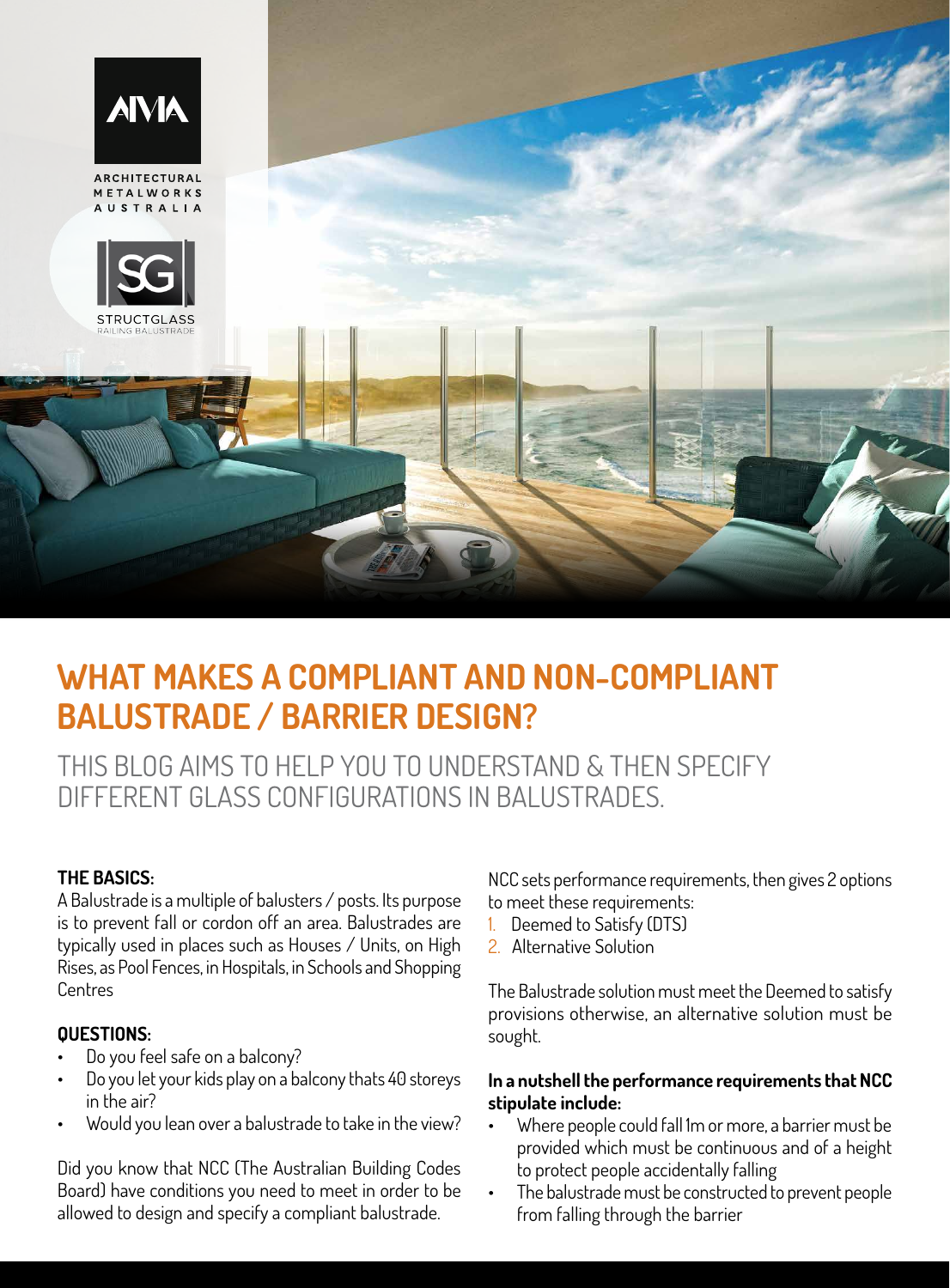

- The balustrade must be capable of restricting the passage of children
- The balustrade must be of suitable strength to withstand foreseeable impact of people and static pressure pressing against it

So bearing that in mind, let's think about all of the imposed actions and load of the balustrade

If we look at the AS1170.1 Section 3.6 Table 3.3 typically balustrades are categorised as C3, which means that the type of occupancy for the building or structure that we need to pay attention to for balustrades are the areas that people will congregate such as stairs, landings, external balconies, edge of roof. Sometimes we are required to consider C5 Areas that are susceptible to overcrowding such as pool rooftop areas and grandstands etc.

#### **Glass installations that are at risk of being impacted must:**

- Break in a way that is not likely to cause injury to people
- Resist a reasonably foreseeable human impact without breaking
- Is protected or marked in a way that will reduce the likelihood of human impact

**We have developed a new product that exceeds these requirements.** 

Below is the Summarised DTS we must meet for for balconies / walkways

### **Our balustrade solutions must have a:**

- Min 1000mm high (865mm on stairs)
- Max 125mm sphere through gap / opening
- For floors more than 4m above the surface beneath, elements between 150mm & 760mm must not facilitate climbing
- Glazing used in balustrades must comply with AS1288



WEIGHT 15 / 17 BEARING AVE

PHONE: 61 7 5493 8333

GLASS BALUSTRADE 1 OF 15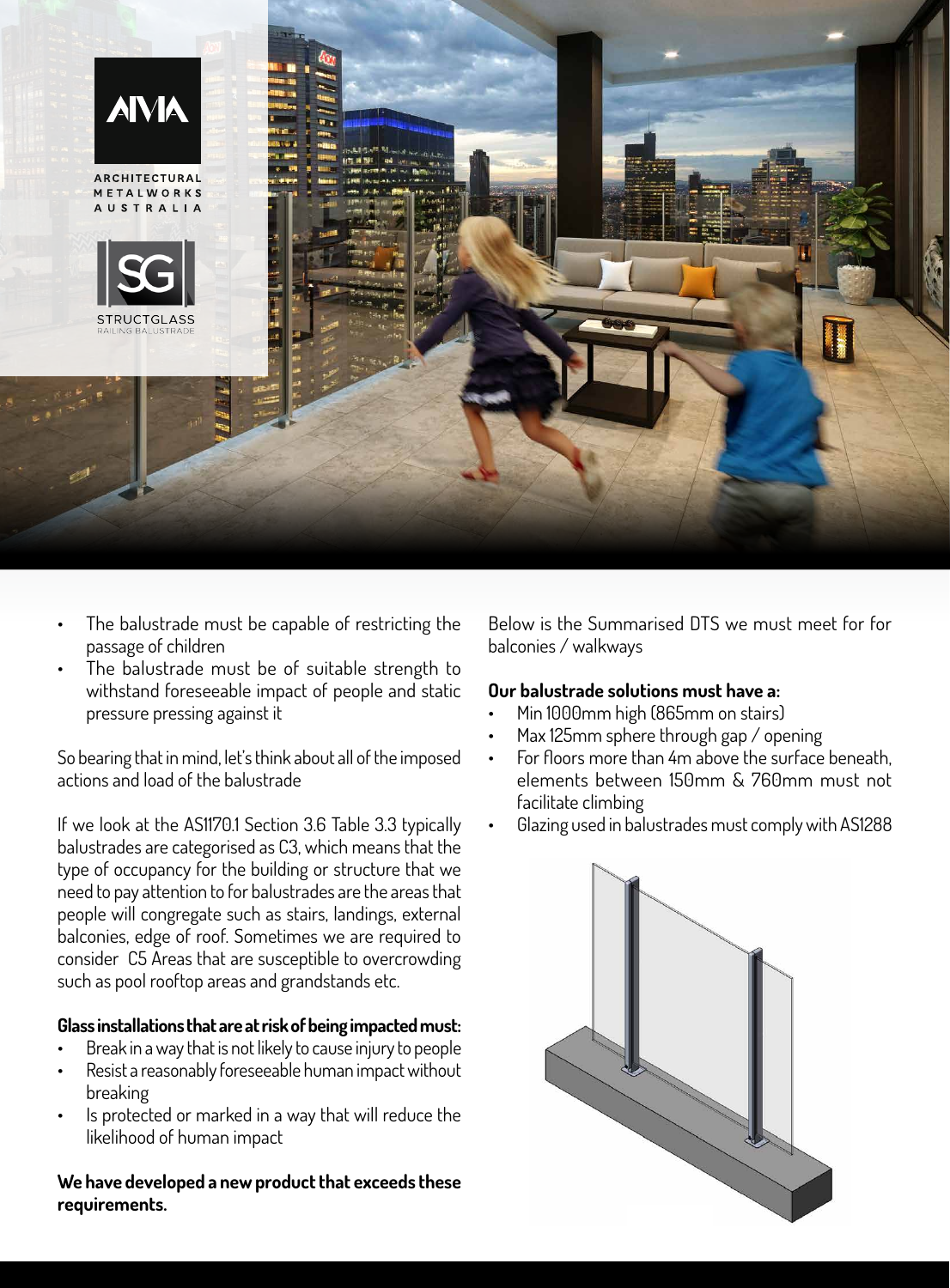

**ARCHITECTURAL** METALWORKS **AUSTRAILA** 



Some common issues with passing the "Deemed-To-Satisfy" requirement opens the question of why is there a separate standard for pool fence VS balustrade? They both have the same intention / purpose of preventing access.

AMAU think that 1000mm FFL height is too low. In America and Canada their standard is 1070mm min, in the UK there standard is 1100mm from "Datum" (datum could be furniture or anything climbable).

This means that our Australian requirements are more dangerous than any other country. Our aim is to increase this height to align with pool fencing 1200mm.

# **Do you know about the Australian Standard for Glass in Balustrades? - AS1288**

The Standard states that Grade A Safety Glass shall be used (Toughened monolithic or Laminated) and that the Min Thickness of glass derived from wind loads, but is typically 10mm for infill panels and 15mm for frameless.

There are 3 main glass treatments that we should consider:- Anneled, Heat Strengthened, and Tempered (Toughened)

The standard states that with Interlinking Handrail required. If any one panel fails, then the remaining panels and handrail shall be capable of resisting the loads required

## **So what's the difference between: Toughened Monolithic VS Toughened Laminate**

- Monolithic is far cheaper to manufacture than laminated
- Consideration for post breakage must be considered
- Monolithic shatters into tiny pieces evacuating the opening
- Laminate holds together, but may fall out like a "wet blanket"



If spontaneous combustion occurs (rare) due to nickel sulphide inclusions, laminated glass is advantageous as it stays in place

Neither option in a typical framed balustrade is ideal, as they both have the potential to fall out leaving an exposed opening. Laminate would be considered slightly safer than toughened monolithic (as long as it does not evacuate the opening) In AS1288 the only reference to frameless glass balustrades that can be used over 1000mm to protect a fall is section 7.3.5. This states that the standard allows the use of structural